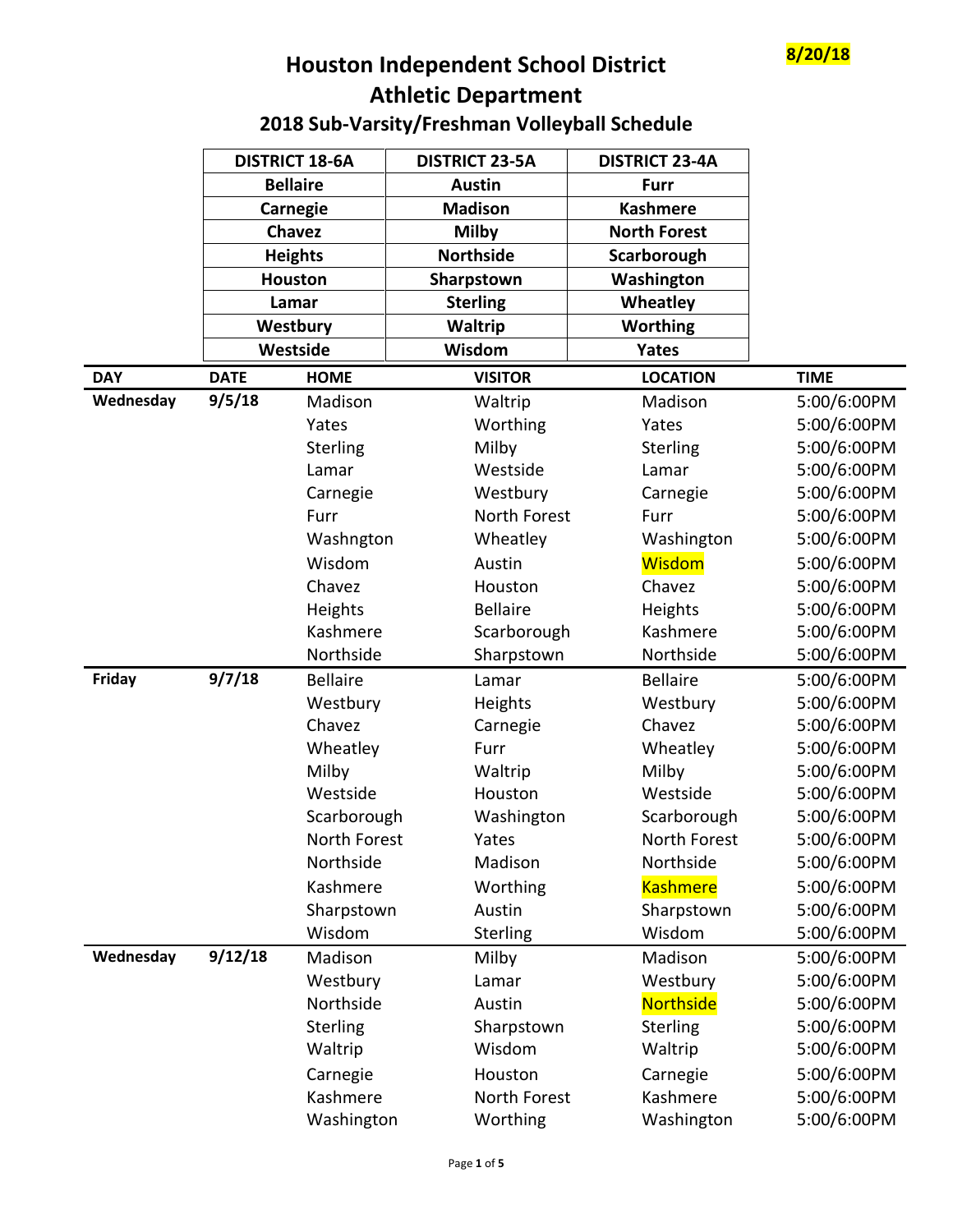| <b>DAY</b> | <b>DATE</b> | <b>HOME</b>     | <b>VISITOR</b>  | <b>LOCATION</b> | <b>TIME</b> |
|------------|-------------|-----------------|-----------------|-----------------|-------------|
| Wednesday  | 9/12/18     | Yates           | Furr            | Yates           | 5:00/6:00PM |
|            |             | Wheatley        | Scarborough     | Wheatley        | 5:00/6:00PM |
|            |             | Westside        | <b>Bellaire</b> | Westside        | 5:00/6:00PM |
|            |             | Heights         | Chavez          | Heights         | 5:00/6:00PM |
| Friday     | 9/14/18     | Carnegie        | Heights         | Carnegie        | 5:00/6:00PM |
|            |             | Kashmere        | Yates           | Kashmere        | 5:00/6:00PM |
|            |             | Northside       | Milby           | Northside       | 5:00/6:00PM |
|            |             | Houston         | <b>Bellaire</b> | Houston         | 5:00/6:00PM |
|            |             | Worthing        | Wheatley        | Worthing        | 5:00/6:00PM |
|            |             | Sharpstown      | Worthing        | Sharpstown      | 5:00/6:00PM |
|            |             | Chavez          | Lamar           | Chavez          | 5:00/6:00PM |
|            |             | Sterling        | Austin          | Sterling        | 5:00/6:00PM |
|            |             | Westbury        | Westside        | Westbury        | 5:00/6:00PM |
|            |             | Wisdom          | Madison         | Wisdom          | 5:00/6:00PM |
|            |             | Furr            | Scarborough     | Furr            | 5:00/6:00PM |
|            |             | North Forest    | Washington      | North Forest    | 5:00/6:00M  |
|            |             |                 |                 |                 |             |
| Friday     | 9/21/18     | Wheatley        | North Forest    | Wheatley        | 5:00/6:00PM |
|            |             | Sterling        | Northside       | Sterling        | 5:00/6:00PM |
|            |             | Milby           | Wisdom          | Milby           | 5:00/6:00PM |
|            |             | Madison         | Sharpstown      | Madison         | 5:00/6:00PM |
|            |             | <b>Bellaire</b> | Westbury        | <b>Bellaire</b> | 5:00/6:00PM |
|            |             | Washington      | Yates           | Washington      | 5:00/6:00PM |
|            |             | Furr            | Kashmere        | Furr            | 5:00/6:00PM |
|            |             | Scarborough     | Worthing        | Scarborough     | 5:00/6:00PM |
|            |             | Lamar           | Carnegie        | Lamar           | 5:00/6:00PM |
|            |             | Heights         | Houston         | Heights         | 5:00/6:00PM |
|            |             | Waltrip         | Austin          | Waltrip         | 5:00/6:00PM |
|            |             | Westside        | Chavez          | Westside        |             |
|            |             |                 |                 |                 | 5:00/6:00PM |
| Wednesday  | 9/26/18     | Heights         | Lamar           | Heights         | 5:00/6:00PM |
|            |             | Carnegie        | Westside        | Carnegie        | 5:00/6:00PM |
|            |             | Kashmere        | Washington      | Kashmere        | 5:00/6:00PM |
|            |             | Sharpstown      | Milby           | Sharpstown      | 5:00/6:00PM |
|            |             | Madison         | Austin          | Madison         | 5:00/6:00PM |
|            |             | Chavez          | <b>Bellaire</b> | Chavez          | 5:00/6:00PM |
|            |             | Yates           | Wheatley        | Yates           | 5:00/6:00PM |
|            |             | Sterling        | Waltrip         | Sterling        | 5:00/6:00PM |
|            |             | Houston         | Westbury        | Houston         | 5:00/6:00PM |
|            |             | Furr            | Worthing        | Furr            | 5:00/6:00PM |
|            |             | North Forest    | Scarborough     | North Forest    | 5:00/6:00PM |
|            |             | Northside       | Wisdom          | Northside       | 5:00/6:00PM |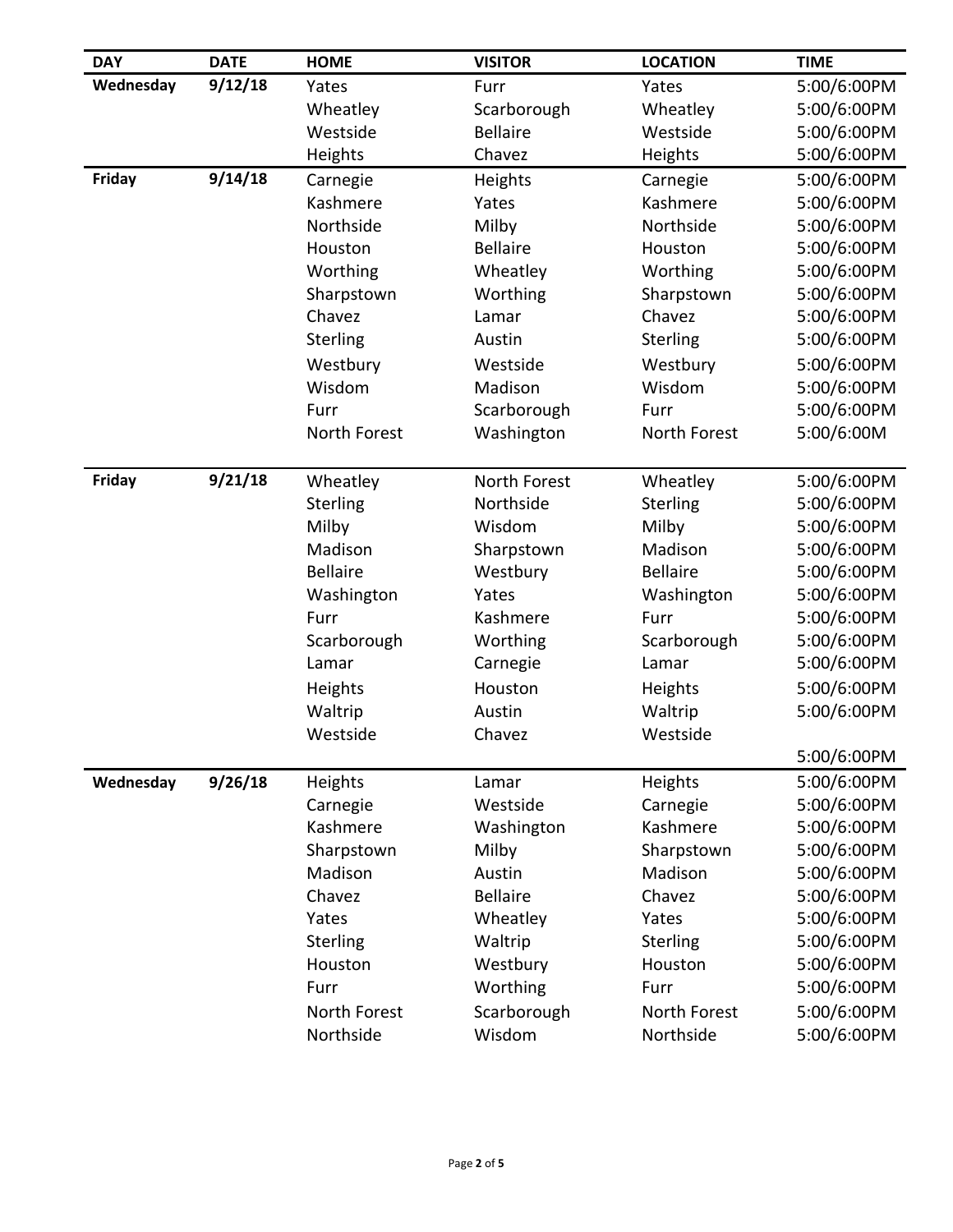| <b>DAY</b> | <b>DATE</b> | <b>HOME</b>     | <b>VISITORS</b> | <b>LOCATION</b>     | <b>TIME</b> |
|------------|-------------|-----------------|-----------------|---------------------|-------------|
| Friday     | 9/28/18     | Milby           | Austin          | Milby               | 5:00/6:00PM |
|            |             | Wheatley        | Kashmere        | Wheatey             | 5:00/6:00PM |
|            |             | Washington      | Furr            | Washington          | 5:00/6:00PM |
|            |             | North Forest    | Worthing        | <b>North Forest</b> | 5:00/6:00PM |
|            |             | Westbury        | Chavez          | Westbury            | 5:00/6:00PM |
|            |             | <b>Bellaire</b> | Carnegie        | <b>Bellaire</b>     | 5:00/6:00PM |
|            |             | Lamar           | Houston         | Lamar               | 5:00/6:00PM |
|            |             | Westside        | Heights         | Westbury            | 5:00/6:00PM |
|            |             | Waltrip         | Northside       | Waltrip             | 5:00/6:00PM |
|            |             | Scarborough     | Yates           | Scarborough         | 5:00/6:00PM |
|            |             | Wisdom          | Sharpstown      | Wisdom              | 5:00/6:00PM |
|            |             | Madison         | <b>Sterling</b> | Madison             | 5:00/6:00PM |
| Wednesday  | 10/3/18     | Yates           | Worthing        | Yates               | 5:00/6:00PM |
|            |             | Westbury        | Carnegie        | Westbury            | 5:00/6:00PM |
|            |             | Sharpstown      | Northside       | Sharpstown          | 5:00/6:00PM |
|            |             | Wheatley        | Washington      | Wheatley            | 5:00/6:00PM |
|            |             | Milby           | Sterling        | Milby               | 5:00/6:00PM |
|            |             | Scarborough     | Kashmere        | Scarborough         | 5:00/6:00PM |
|            |             | Westside        | Lamar           | Westside            | 5:00/6:00PM |
|            |             | North Forest    | Furr            | North Forest        | 5:00/6:00PM |
|            |             | Houston         | Chavez          | Houston             | 5:00/6:00PM |
|            |             | Madison         | Waltrip         | Madison             | 5:00/6:00PM |
|            |             | Wisdom          | Austin          | Wisdom              | 5:00/6:00PM |
|            |             | <b>Bellaire</b> | Heights         | <b>Bellaire</b>     | 5:00/6:00PM |
| Friday     | 10/5/18     | Waltrip         | Milby           | Waltrip             | 5:00/6:00PM |
|            |             | Kashmere        | Worthing        | Kashmere            | 5:00/6:00PM |
|            |             | Furr            | Wheatley        | Furr                | 5:00/6:00PM |
|            |             | Washington      | Scarborough     | Washington          | 5:00/6:00PM |
|            |             | Houston         | Westside        | Houston             | 5:00/6:00PM |
|            |             | Sharpstown      | Austin          | Sharpstown          | 5:00/6:00PM |
|            |             | Sterling        | Wisdom          | <b>Sterling</b>     | 5:00/6:00PM |
|            |             | Yates           | North Forest    | Yates               | 5:00/6:00PM |
|            |             | Madison         | Northside       | Madison             | 5:00/6:00PM |
|            |             | Carnegie        | Chavez          | Carnegie            | 5:00/6:00PM |
|            |             | Lamar           | <b>Bellaire</b> | Lamar               | 5:00/6:00PM |
|            |             | Heights         | Westbury        | <b>Heights</b>      | 5:00/6:00PM |
| Wednesday  | 10/10/18    | Northside       | Austin          | Northside           | 5:00/6:00PM |
|            |             | Houston         | Carnegie        | Houston             | 5:00/6:00PM |
|            |             | Milby           | Madison         | Milby               | 5:00/6:00PM |
|            |             | Chavez          | Heights         | Chavez              | 5:00/6:00PM |
|            |             | Sharpstown      | <b>Sterling</b> | Sharpstown          | 5:00/6:00PM |
|            |             | Wisdom          | Waltrip         | Wisdom              | 5:00/6:00PM |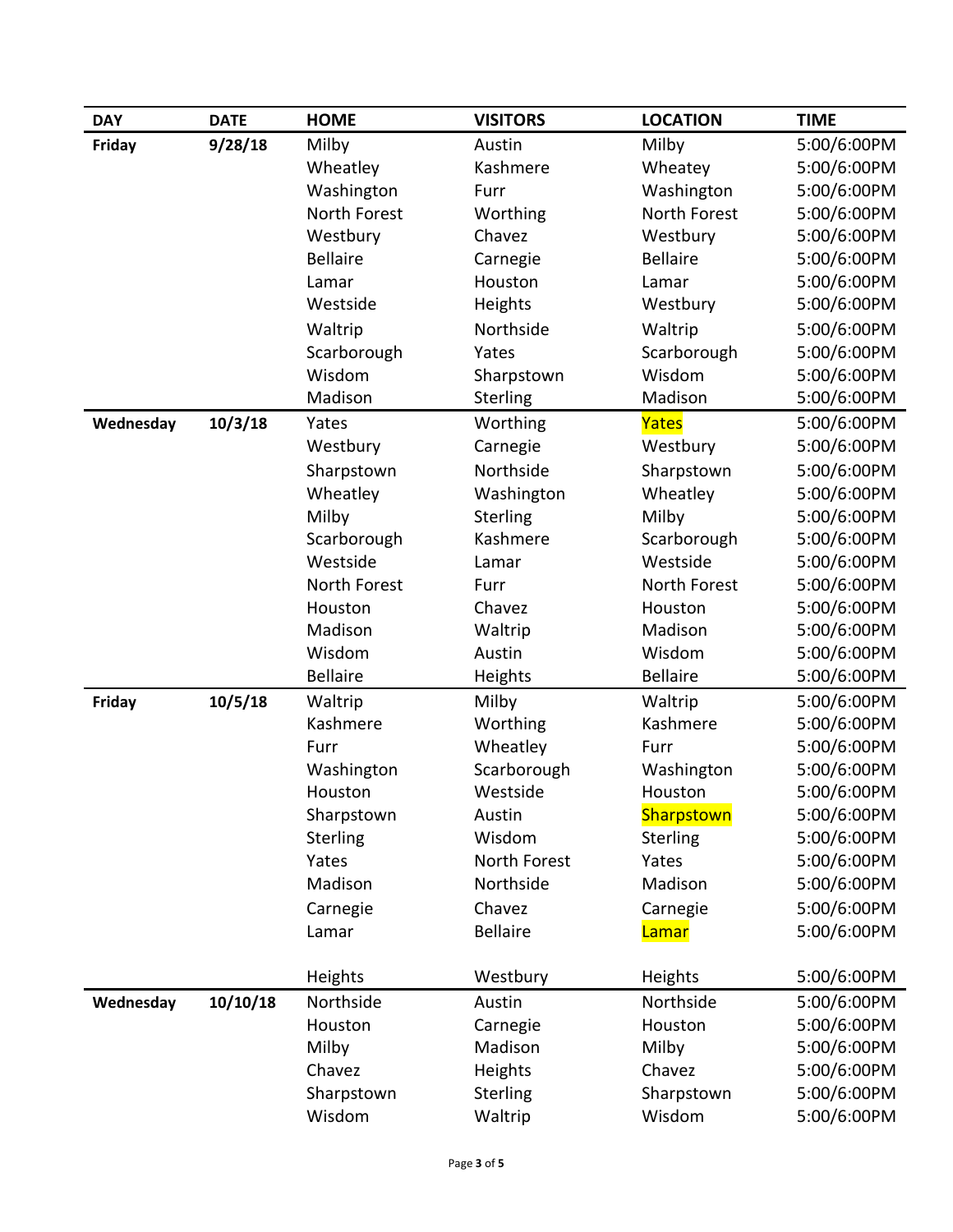| <b>DAY</b> | <b>DATE</b> | <b>HOME</b>         | <b>VISITOR</b>  | <b>LOCATION</b> | <b>TIME</b> |
|------------|-------------|---------------------|-----------------|-----------------|-------------|
|            |             |                     |                 |                 |             |
|            |             | Furr                | Yates           | Furr            | 5:00/6:00PM |
| Wednesday  | 10/10/18    | <b>North Forest</b> | Kashmere        | North Forest    | 5:00/6:00PM |
|            |             | <b>Bellaire</b>     | Westside        | <b>Bellaire</b> | 5:00/6:00PM |
|            |             | Worthing            | Washington      | Worthing        | 5:00/6:00PM |
|            |             | Scarborough         | Wheatley        | Scarborough     | 5:00/6:00PM |
|            |             | Lamar               | Westbury        | Lamar           | 5:00/6:00PM |
| Friday     | 10/12/18    | Heights             | Carnegie        | Heights         | 5:00/6:00PM |
|            |             | Westside            | Westbury        | Westside        | 5:00/6:00PM |
|            |             | Lamar               | Chavez          | Lamar           | 5:00/6:00PM |
|            |             | <b>Bellaire</b>     | Houston         | <b>Bellaire</b> | 5:00/6:00PM |
|            |             | Madison             | Wisdom          | Madison         | 5:00/6:00PM |
|            |             | Yates               | Kashmere        | Yates           | 5:00/6:00PM |
|            |             | <b>Sterling</b>     | Austin          | <b>Sterling</b> | 5:00/6:00PM |
|            |             | Washington          | North Forest    | Washington      | 5:00/6:00PM |
|            |             | Milby               | Northside       | Milby           | 5:00/6:00PM |
|            |             | Wheatley            | Worthing        | Wheatley        | 5:00/6:00PM |
|            |             | Waltrip             | Sharpstown      | Waltrip         | 5:00/6:00PM |
|            |             | Scarborough         | Furr            | Furr            | 5:00/6:00PM |
| Wednesday  | 10/17/18    | Westbury            | <b>Bellaire</b> | Westbury        | 5:00/6:00PM |
|            |             | Wisdom              | Milby           | Wisdom          | 5:00/6:00PM |
|            |             | Chavez              | Westside        | Chavez          | 5:00/6:00PM |
|            |             | Waltrip             | Austin          | <b>Waltrip</b>  | 5:00/6:00PM |
|            |             | Yates               | Washington      | Yates           | 5:00/6:00PM |
|            |             | Carnegie            | Lamar           | Carnegie        | 5:00/6:00PM |
|            |             | Houston             | Heights         | Houston         | 5:00/6:00PM |
|            |             | Northside           | Heghts          | Northside       | 5:00/6:00PM |
|            |             | Sharpstown          | Madison         | Sharpstown      | 5:00/6:00PM |
|            |             | Worthing            | Scarborough     | Worthing        | 5:00/6:00PM |
|            |             | Kashmere            | Furr            | Kashmere        | 5:00/6:00PM |
|            |             | North Forest        | Wheatley        | North Forest    | 5:00/6:00PM |
| Friday     | 10/19/18    | Wheatley            | Yates           | Wheatley        | 5:00/6:00PM |
|            |             | Milby               | Sharpstown      | Milby           | 5:00/6:00PM |
|            |             | Washington          | Kashmere        | Washington      | 5:00/6:00PM |
|            |             | Scarborough         | North Forest    | Scarborough     | 5:00/6:00PM |
|            |             | Waltrip             | Sterling        | Waltrip         | 5:00/6:00PM |
|            |             | Furr                | Worthing        | <b>Furr</b>     | 5:00/6:00PM |
|            |             | Wisdom              | Northside       | Wisdom          | 5:00/6:00PM |
|            |             | Lamar               | Heights         | Lamar           | 5:00/6:00PM |
|            |             | Westside            | Carnegie        | Westside        | 5:00/6:00PM |
|            |             | Madison             | Austin          | Madison         | 5:00/6:00PM |
|            |             | Westbury            | Houston         | Westbury        | 5:00/6:00PM |
|            |             | <b>Bellaire</b>     | Chavez          | Chavez          | 5:00/6:00PM |